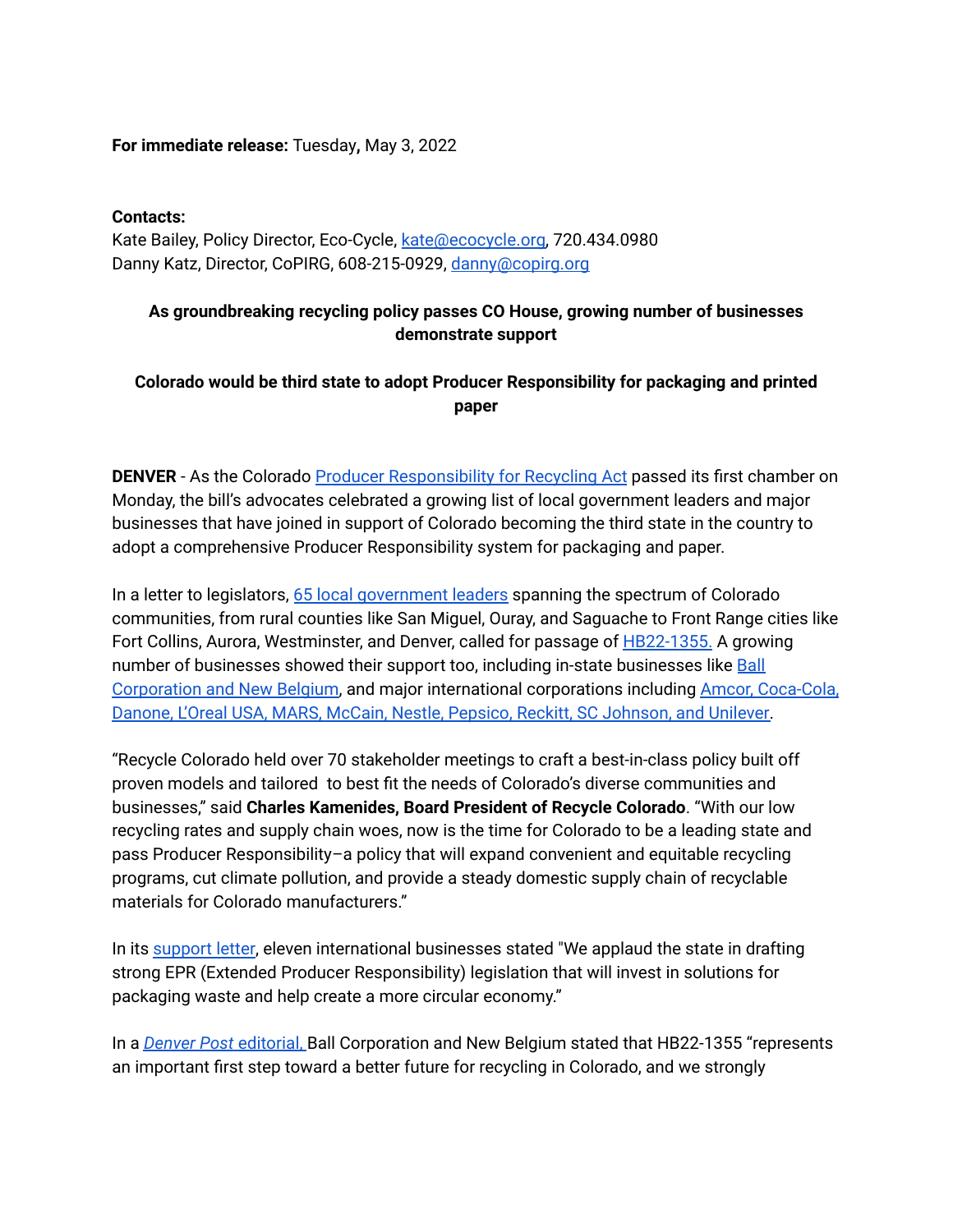encourage the legislature to pass this bill. Passage is the right thing for our environment, for our economy, and for the citizens of our great state."

According to testimony from **George Marlin, Clear Creek County Commissioner and President of CC4CA** (Colorado Communities for Climate Action) at the first committee hearing, "CC4CA and our members, half from the West Slope and two-thirds of which are rural, strongly support this bill because it improves access to recycling and saves money for people in our communities." The bill is also endorsed by Colorado Municipal League (CML) and Metro Mayors Caucus.

The bill also has strong support from a coalition of [environmental](https://www.recyclingforallcoloradans.org/supporters) groups and organizations, including CoPIRG, Sierra Club, Good Business Colorado, Environment Colorado, Conservation Colorado, Green Latinos and others.

HB22-1355 fundamentally transforms Colorado's recycling system by requiring producers of printed paper, cardboard, and metal, glass, and plastic packaging to pay into a fund based on the amount of their packaging sold into the state.

The fund will be used to expand and manage a coordinated, statewide recycling system that will provide all Coloradoans with easy access to recycling at no cost to consumers or taxpayers. If adopted, Colorado would become just the third state to fundamentally change how recycling is funded statewide.

The first U.S.-based policies were adopted in Maine and Oregon in 2021. Globally there are 40 countries and provinces with over two decades of proven successes with similar Producer Responsibility systems that have resulted in recycling rates of 70-80%.

[Colorado](https://cdphe.colorado.gov/colorado-recycling-totals) recycles just 15% of its waste, less than half the national average, largely because many residents lack access to convenient, affordable curbside recycling services. [Just](https://drive.google.com/file/d/1KC-a8yHECfqN5vMEFuNrP9wMvFmtMBFx/view?usp=sharing) 40% of [single-family](https://drive.google.com/file/d/1KC-a8yHECfqN5vMEFuNrP9wMvFmtMBFx/view?usp=sharing) households in Colorado have recycling service as convenient as their trash service, and fewer than 30% of [multi-family](https://www.ecocycle.org/files/pdfs/2021_State_of_Recycling_and_Composting_in_Colorado_Report.pdf) properties have onsite recycling bins. Meanwhile, Colorado landfills recyclable material that could have been sold for over \$100 [million](https://drive.google.com/file/d/1gEMQ2t5vwP3C3zujIf1vRdvz-UZyEKZH/view?usp=sharing) and used by businesses to reduce the impact of supply-chain challenges by creating a reliable source of paper, metal, plastics and glass to make new products.

HB22-1355 is expected to be heard in the Senate this week.

Learn more about the benefits of HB22-1355 for Colorado at [www.RecyclingForAllColoradans.org.](http://www.recyclingforallcoloradans.org)